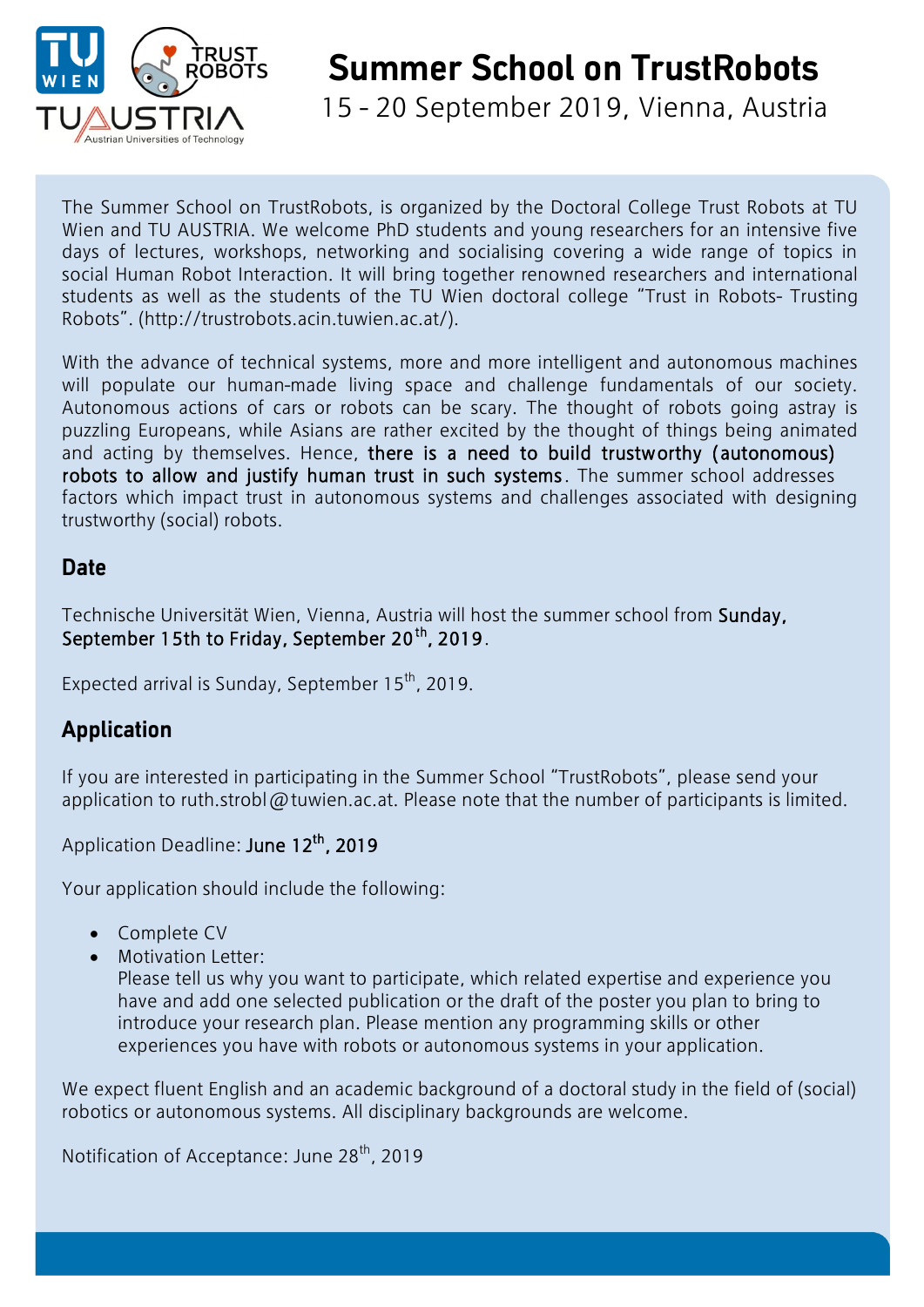

15 - 20 September 2019, Vienna, Austria

### **Costs**

Participation fee: €250 The participation fee includes:

- all course material and lecture notes
- 1 TU Wien welcome bag
- 1 Ticket for Public Transport in Vienna
- 5 Lunch and coffee breaks
- 1 Welcome dinner
- 1 Social event
- 1 Farewell party

Travel- and accommodation costs need to be covered by the students individually.

Please bring your own Laptop for the workshops and ABC Lab.

## **Certificate**

You will get a certificate of participation, also stating the number of hours worked. No ECTS points will be granted.

### **Contact Persons**

#### **Organisers**

Prof. Dr. Sabine Köszegi, sabine.koeszegi@tuwien.ac.at Prof. Dr. Markus Vincze, markus.vincze@tuwien.ac.at

Administration

Ruth Strobl, ruth.strobl@tuwien.ac.at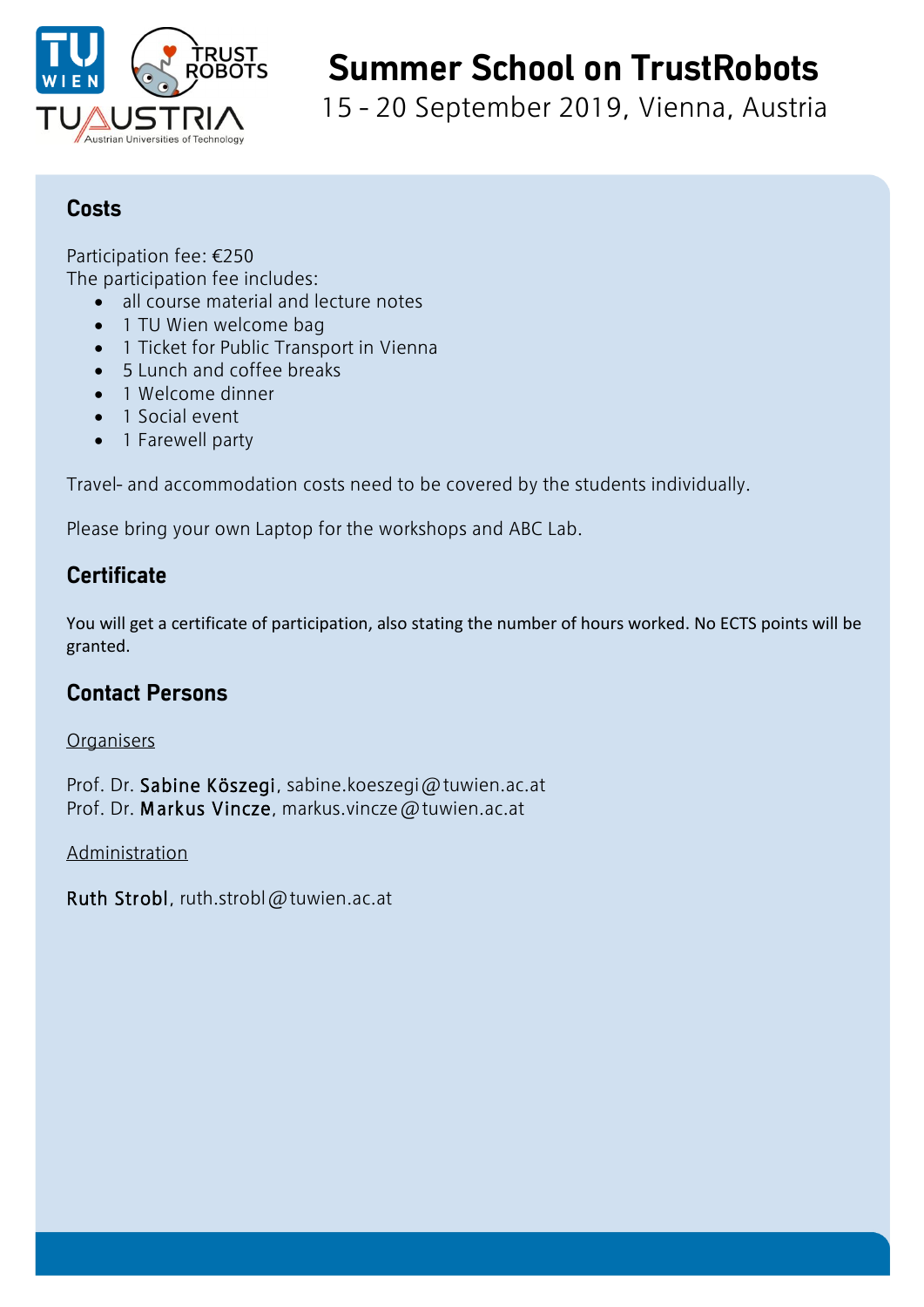

15 - 20 September 2019, Vienna, Austria

### **Programme**

The week assembles a program with 12 lectures, a day at the pilot factory including a workshop on Intuitive Programming, three ABC lab sessions, a poster session, and multiple events to socialise and build your own network. Please find the detailed schedule on the next page.

#### **Poster session**

We expect all participants to present their work or research plans during multiple "poster session". This will not only be an opportunity to present your work to the other participants of the summer school, but also to learn about the varied research of them.

Please bring a poster size A1. Also, any demo on your laptop is welcome. During the session you will use these to introduce yourself to others.

#### **Intuitive Programming**

The Intuitive Programming Workshop will be organized and held by Prof. Sebastian Schlund and Christina Schmidbauer (both TU Wien).

Participants will be introduced to intuitive programming and teaching of a collaborative robot called Panda. After a safety briefing, the intuitive programming interface of the robot will be explained, and participants will then be introduced to how to teach the robot.

Highlight of the workshop which will take place in the Pilot Factory will be the independent work of the participants with the collaborative robot on a given challenge.

After the session the participants will be able to instruct a collaborative robot. Challenges in robotics will be revealed to the participants as well as an understanding of what is possible and what isn´t will be formed.

### **ABC Lab**

After a short introduction lecture, students will experience Pepper(s) and Kuka platforms handson in the "ABC Lab". The scenario will evolve around "robots in public space or homes" with ABC tasks:

- A(lexa) focus on HRI / interaction design, e.g.: Pepper greets you at the door, Q&A about the "state of the home"
- B(utler) focus on CV / grasping: e.g.: Kuka platform brings items
- C(o-operation) focus on robot-robot interaction: Pepper delegates tasks to Kuka, e.g.: Kuka platform opens door for Pepper or two Peppers interact with human

On Friday, there will be a big final demo of the working system, which will be evaluated and awarded.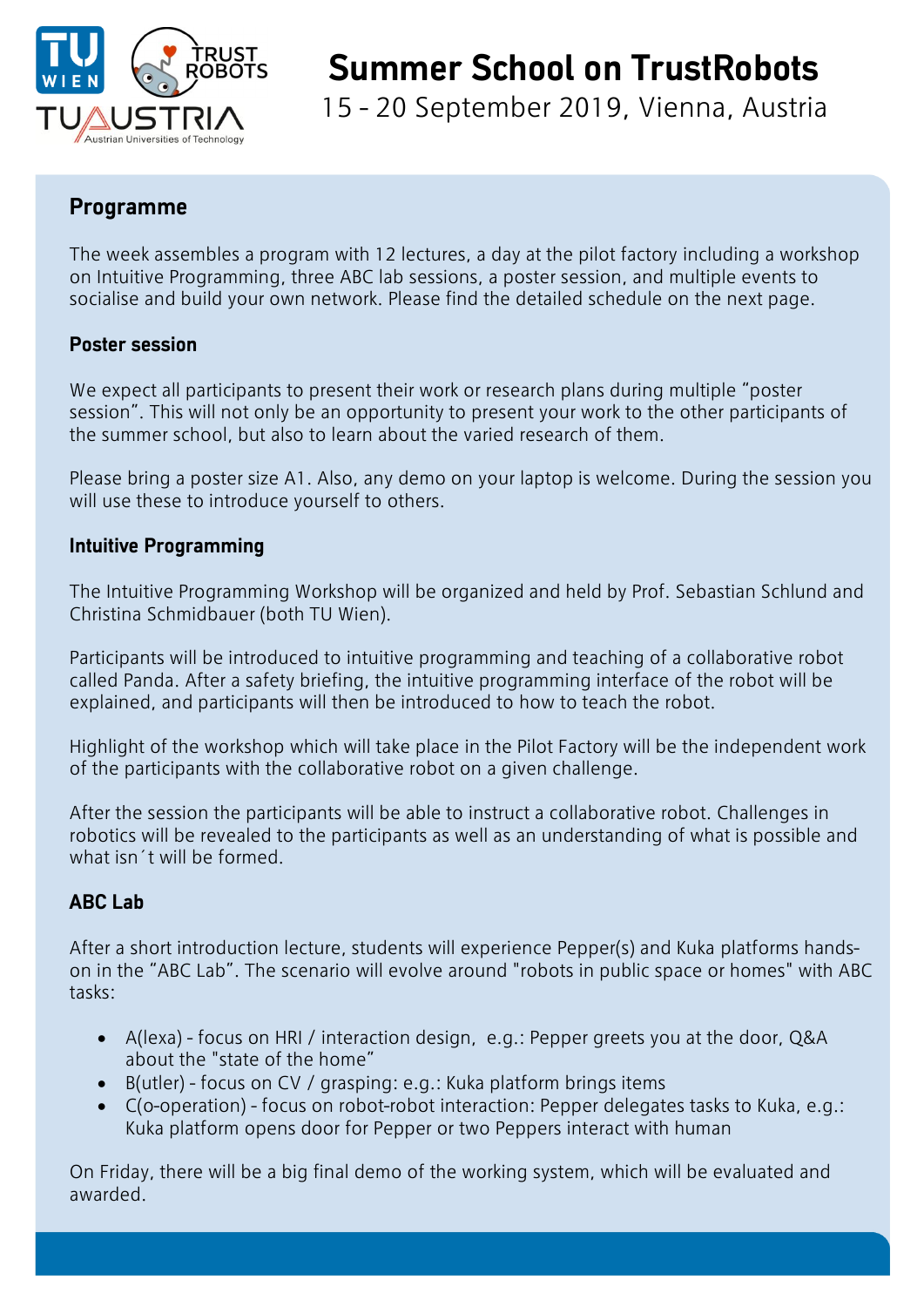

15 - 20 September 2019, Vienna, Austria

| <b>Time</b>    | Sunday                                  | Monday                                                                                     | Tuesday                                                                                                         | <b>Wednesday</b>                                                                                             | Thursday              | Friday                                                                                     |
|----------------|-----------------------------------------|--------------------------------------------------------------------------------------------|-----------------------------------------------------------------------------------------------------------------|--------------------------------------------------------------------------------------------------------------|-----------------------|--------------------------------------------------------------------------------------------|
| 09.00-10.30 am | Arrival                                 | #FAIL<br>P. Purgathofer<br>TU Wien                                                         | Fundamentals of<br>Human-Centered<br><b>Robotics</b><br>Sami Haddadin<br>TU München                             | Safety for<br>Collaborative<br><b>Industrial Robots</b><br>Michael Zillich<br><b>Blue Danube</b><br>Robotics | ABC Lab<br>exercises  | Emotion<br>Expression in HRI<br>Malte Jung<br><b>Cornell University</b>                    |
| 10.30-11.00 am |                                         | <b>Break</b>                                                                               | <b>Break</b>                                                                                                    | <b>Break</b>                                                                                                 | <b>Break</b>          | <b>Break</b>                                                                               |
| 11.00-12.30 pm |                                         | Working across<br>disciplines to<br>solve complex<br>problems<br>G. Fitzpatrick<br>TU Wien | Fundamentals of<br>Human-Centered<br>Robotics<br>Sami Haddadin<br>TU München                                    | In SAFETY we<br>trust?<br>Michael Hofbaur<br>Joanneum<br>Research                                            | ABC Lab<br>exercises  | Human-Robot<br>Interaction in<br>Groups & Teams<br>Malte Jung<br><b>Cornell University</b> |
| 12.30-02.00 pm |                                         | Lunch Break                                                                                | Lunch Break                                                                                                     | Lunch Break                                                                                                  | Lunch Break           | Lunch Break                                                                                |
| 02.00-03.30 pm |                                         | <b>Applied Statistics</b><br>for HCI<br><b>Astrid Weiss</b><br>TU Wien                     | Testing Al-based<br>systems<br>Franz Wotawa<br><b>TU Graz</b>                                                   | Intuitive<br>Programming<br>@ Pilotfabrik                                                                    | ABC Lab<br>exercises  | Demo/Award                                                                                 |
| 03.30-04.00 pm |                                         | <b>Break</b>                                                                               | <b>Break</b>                                                                                                    | <b>Break</b>                                                                                                 | <b>Break</b>          |                                                                                            |
| 04.00-05.30 pm | Kick-Off Event<br><b>Poster Session</b> | Reliability of<br>machine learning<br>Peter Auer<br>MU Leoben                              | Trustworthy<br>Robots-<br>Implementing the<br><b>European Ethics</b><br>Guidelines<br>Sabine Köszegi<br>TU Wien | Intuitive<br>Programming<br>@Pilotfabrik                                                                     | Networking<br>Session |                                                                                            |
| Evening        | Welcome Dinner                          |                                                                                            | Social Event                                                                                                    |                                                                                                              | <b>Farewell Party</b> |                                                                                            |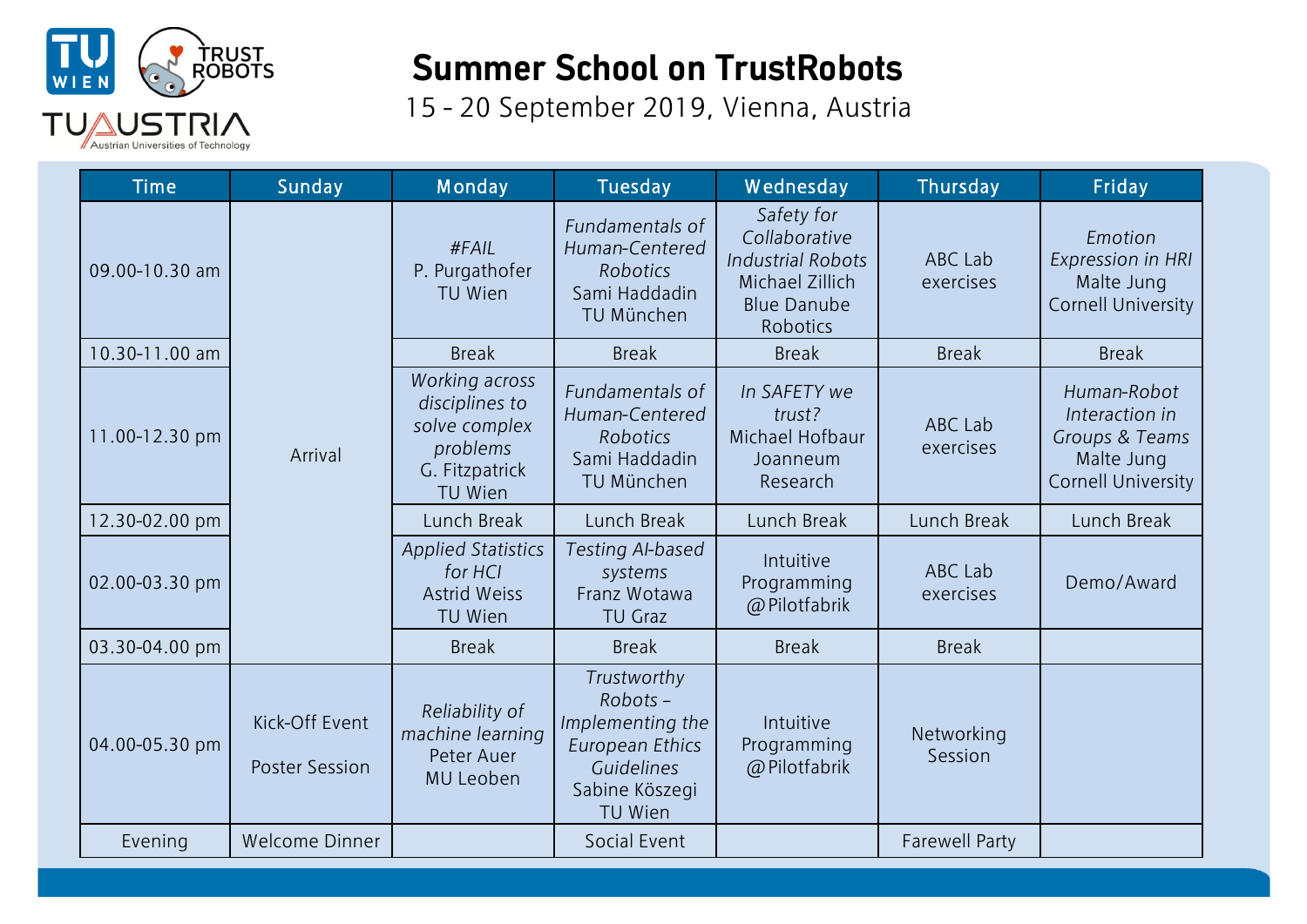

15 - 20 September 2019, Vienna, Austria

## **Location**

The summer school takes place at TU Wien, which is located near the city center at Karlsplatz.



### Public Transport

- Underground Stop "Karlsplatz": U1, U2, U4
- Tram Stop "Resselgasse": 1, 62, Badner Bahn
- Tram Stop "Karlsplatz/Oper": 2, 71, D

Useful App for Public Transport in Vienna: Qando